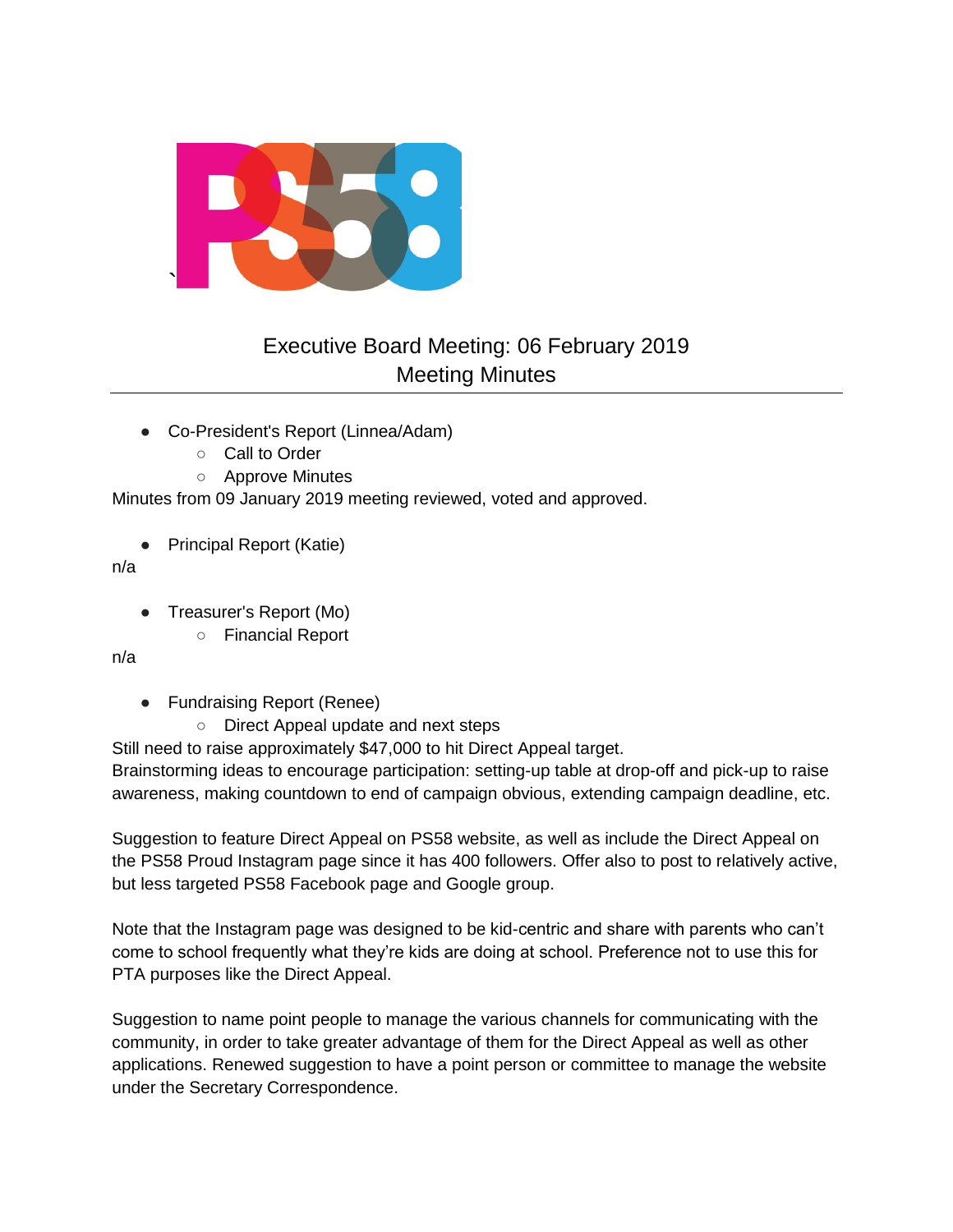Suggestion to ask Fernando, who helped set up the new website, for ongoing support. If he's unable to make additional contributions, communicate request for volunteers through Class Parents.

Observation that other public schools ask families to donate a specific amount each year and question about why we don't do that. Clarification that this practice is counter to our mission as a public school and the expectations of the DoE.

### ○ Auction (Nikki)

Suggestion to make one-time ask for sound system fundraising at event.

## ○ Merch

Meeting later today to address delays in fulfillment of holiday orders which has created some consternation in the community.

April 1 set as the start date for the Read-a-Thon. Suggestion to conduct a second book sale at the outset of the event to close a gap from the Fall book sale.

- VP Operations (Amarah/Carly)
	- Amazon Business

Concern about how to govern spending limits by teaching placing individual orders. Identification of need for a new position to manage purchasing (e.g., tracking, approvals). This could be performance by one of the two current Mini Grant coordinators.

Also, observation that approximately 40% of purchases today come through vendors other than Amazon. So, there's an ongoing need for our current Mini Grant coordinator functions.

○ Google Drive org/Operations Manual

n/a

- Mini Grants (Shelley/Negar)
	- New Process

Sarah Alden has found that she needs more money for the music program between instrument turnover, fluctuating heat from the boiler project, and less grant support over recent years.

Suggestion to impose a hard deadline for submitting Mini Grant reimbursements and reallocated any unclaimed funds for needs such as Sarah's. Suggestion for a teacher to raise awareness among teachers about the availability of funds and/or reimbursement deadlines.

Suggestion to move up reimbursement deadline in the future, but after DoE Teacher's Choice deadline in January.

● Secretary Correspondence (Barbara)

n/a